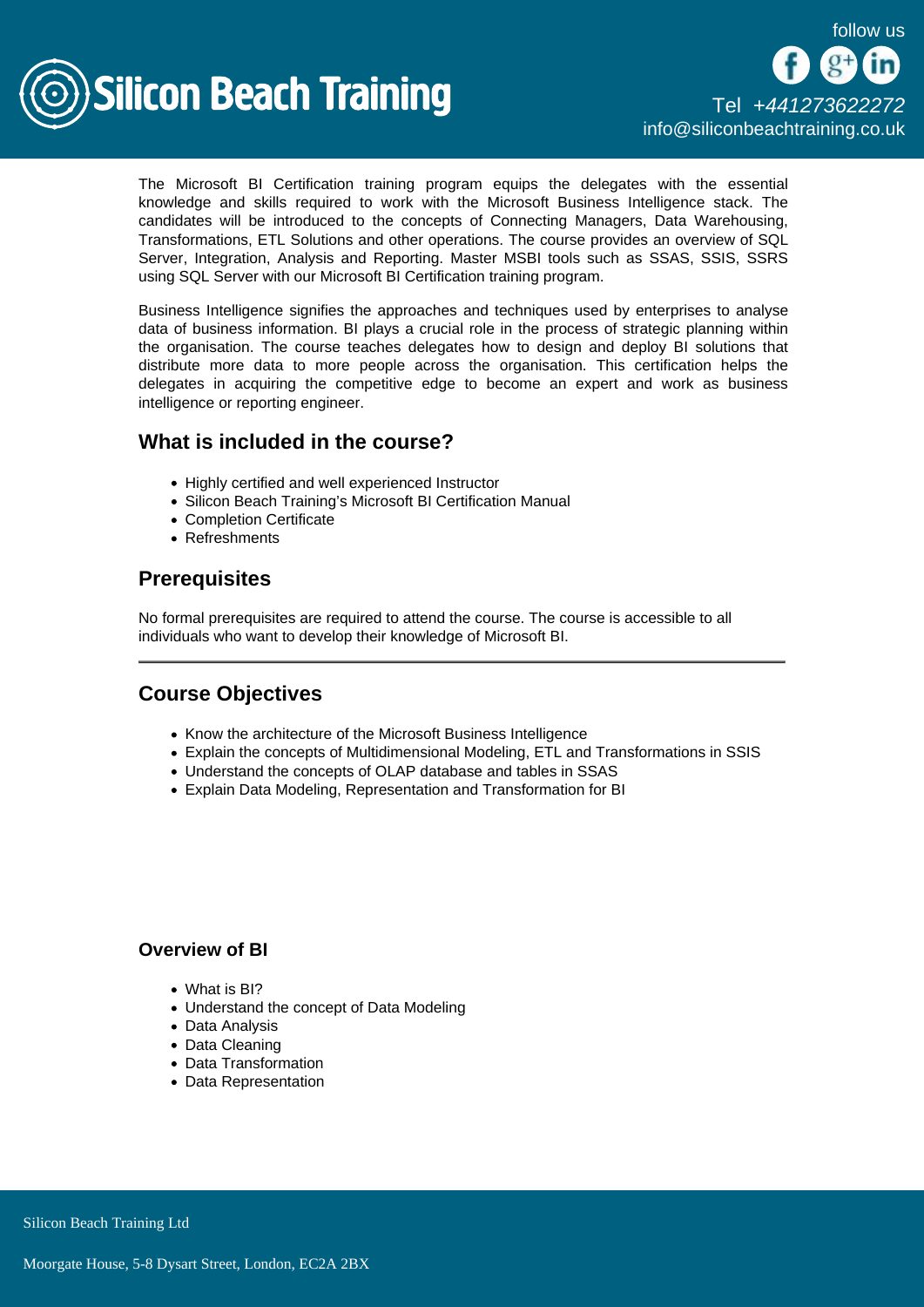

## Overview of ETL

- Introduction to ETL
- Steps involved:
	- Extract
	- o Transform
	- Load

#### Work with Connection Managers

- Introduction to Connection Managers
- Logical representation of a connection
- Various types of Connection Managers
- How to load faster with OLE DB
- Comparing the performance of OLE DB and ADO.net
- Work with Excel Connection Managers
- Learn about Bulk Insert
- Identify the problems

### Data Transformations

- Introduction to Data Transformation
- Convert data from one format to another
- Explain the concepts of Character Map
- Data Column Transformation
- Copy Column Transformation
- Import and export column transformation
- Script and OLEDB Command Transformation
- What is row sampling?
- Aggregate and sort transformation
- Percentage and row sampling

### Advance Data Transformation

- Pivot and UnPivot Transformation
- Audit and Row Count Transformation
- Working with Split and Join Transformation
- Studying Lookup and Cache Transformation
- Integrating with Azure Analysis Services
- Elastic nature of MSBI to integrate with the Azure cloud service
- Scale out deployment option for MSBI
- Data types
	- On-premise
	- Cloud
- Working with cloud-borne data sources and query analysis
- Scaling out the SSIS package
- Deploying for tighter windows
- Working with a larger amount of data sources
- SQL Server vNext for enhancing SQL Server features
- Development languages

Silicon Beach Training Ltd